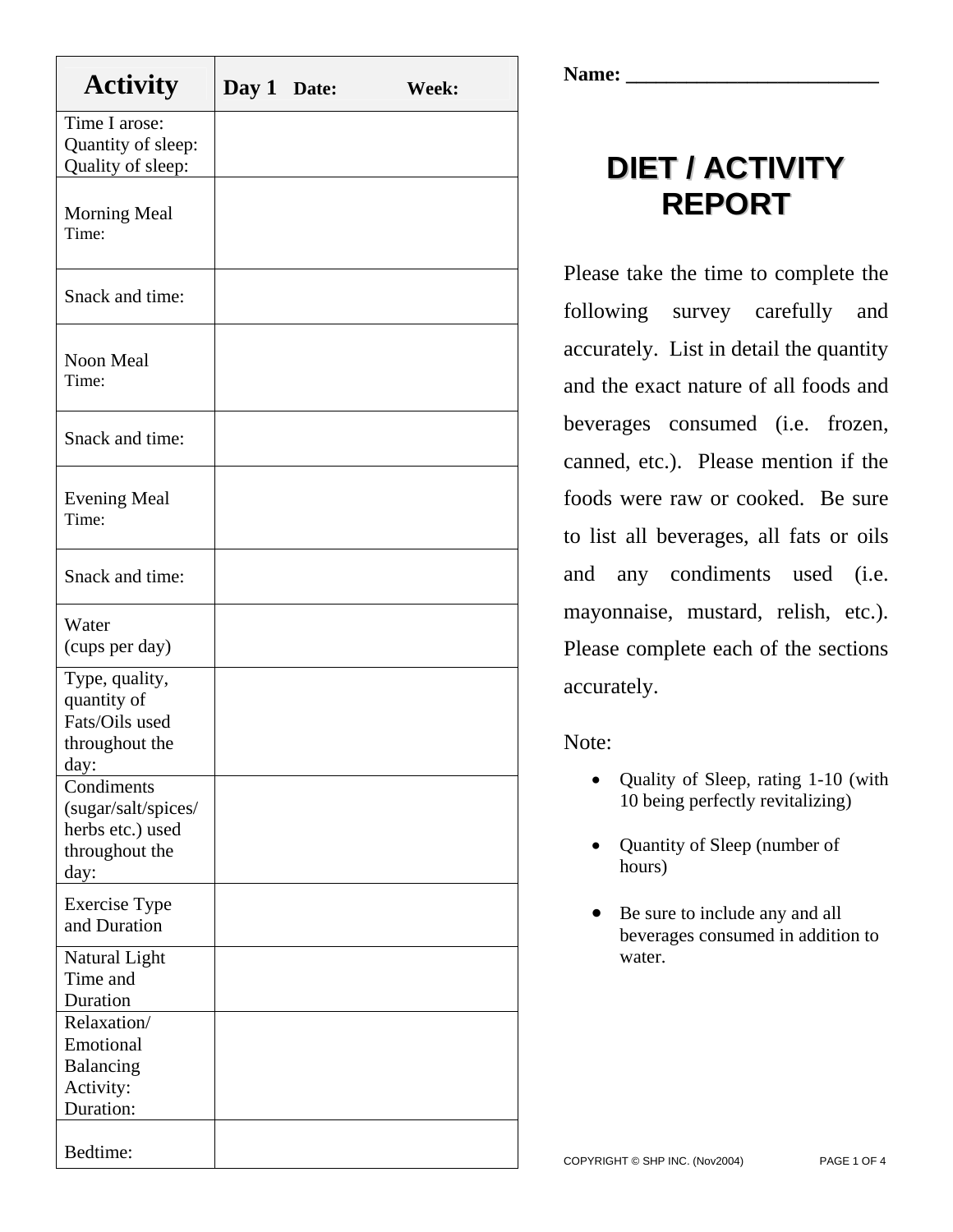| <b>Activity</b>                                                                 | Day 2 Date: | Week: | Day 3 | Date: | Week: |
|---------------------------------------------------------------------------------|-------------|-------|-------|-------|-------|
| Time I arose:<br>Quantity of sleep:<br>Quality of sleep:                        |             |       |       |       |       |
| Morning Meal<br>Time:                                                           |             |       |       |       |       |
| Snack and time:                                                                 |             |       |       |       |       |
| Noon Meal<br>Time:                                                              |             |       |       |       |       |
| Snack and time:                                                                 |             |       |       |       |       |
| <b>Evening Meal</b><br>Time:                                                    |             |       |       |       |       |
| Snack and time:                                                                 |             |       |       |       |       |
| Water<br>(cups per day)                                                         |             |       |       |       |       |
| Type, quality,<br>quantity of<br>Fats/Oils used<br>throughout the<br>day:       |             |       |       |       |       |
| Condiments<br>(sugar/salt/spices/<br>herbs etc.) used<br>throughout the<br>day: |             |       |       |       |       |
| <b>Exercise Type</b><br>and Duration                                            |             |       |       |       |       |
| Natural Light<br>Time and<br>Duration                                           |             |       |       |       |       |
| Relaxation/<br>Emotional<br>Balancing<br>Activity:<br>Duration:                 |             |       |       |       |       |
| Bedtime:                                                                        |             |       |       |       |       |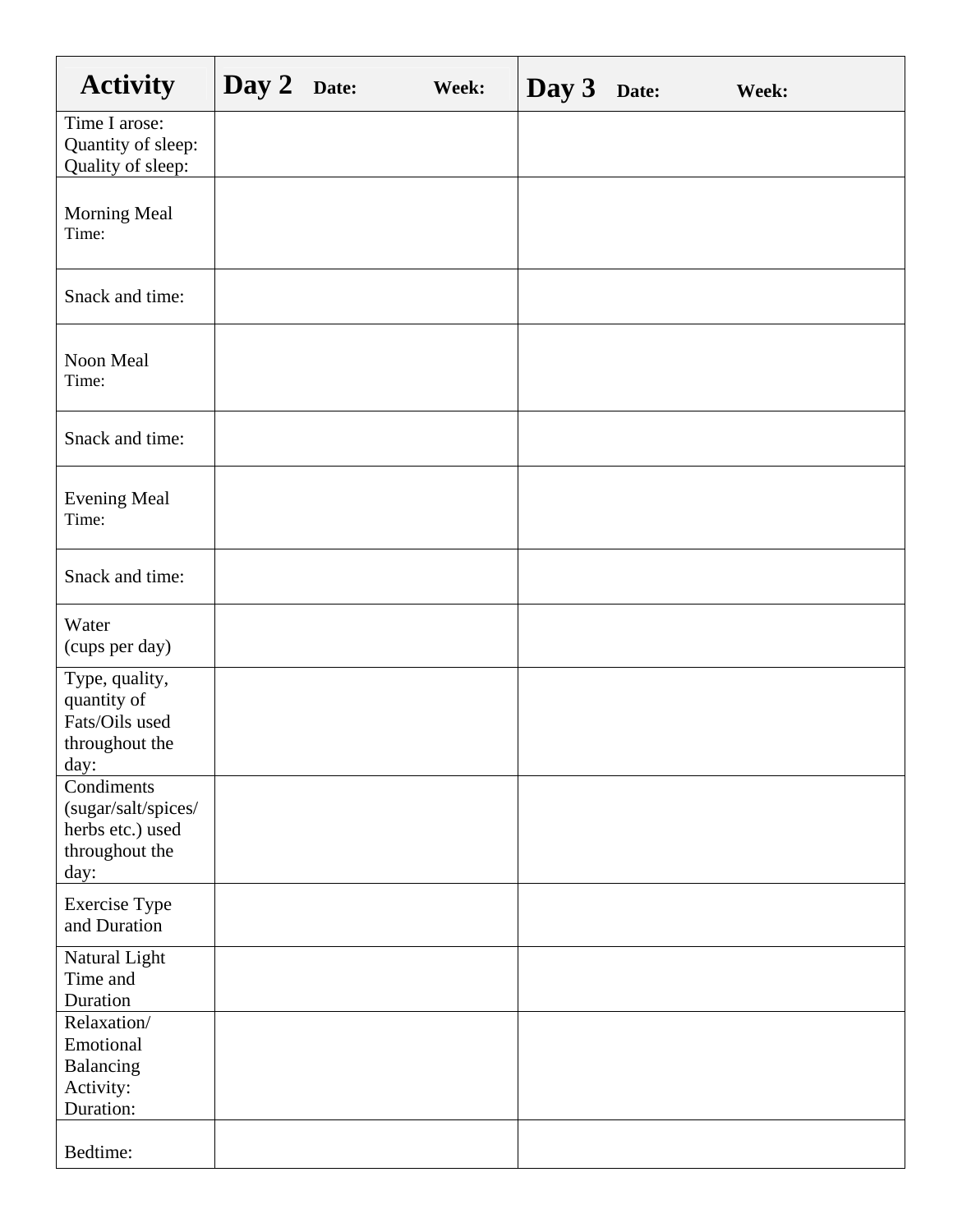| <b>Activity</b>                                                                 | Day 4 | Date: | Week: | Day 5 | Date: | Week: |
|---------------------------------------------------------------------------------|-------|-------|-------|-------|-------|-------|
| Time I arose:<br>Quantity of sleep:<br>Quality of sleep:                        |       |       |       |       |       |       |
| Morning Meal<br>Time:                                                           |       |       |       |       |       |       |
| Snack and time:                                                                 |       |       |       |       |       |       |
| Noon Meal<br>Time:                                                              |       |       |       |       |       |       |
| Snack and time:                                                                 |       |       |       |       |       |       |
| <b>Evening Meal</b><br>Time:                                                    |       |       |       |       |       |       |
| Snack and time:                                                                 |       |       |       |       |       |       |
| Water<br>(cups per day)                                                         |       |       |       |       |       |       |
| Type, quality,<br>quantity of<br>Fats/Oils used<br>throughout the<br>day:       |       |       |       |       |       |       |
| Condiments<br>(sugar/salt/spices/<br>herbs etc.) used<br>throughout the<br>day: |       |       |       |       |       |       |
| <b>Exercise Type</b><br>and Duration                                            |       |       |       |       |       |       |
| Natural Light<br>Time and<br>Duration                                           |       |       |       |       |       |       |
| Relaxation/<br>Emotional<br>Balancing<br>Activity:<br>Duration:                 |       |       |       |       |       |       |
| Bedtime:                                                                        |       |       |       |       |       |       |